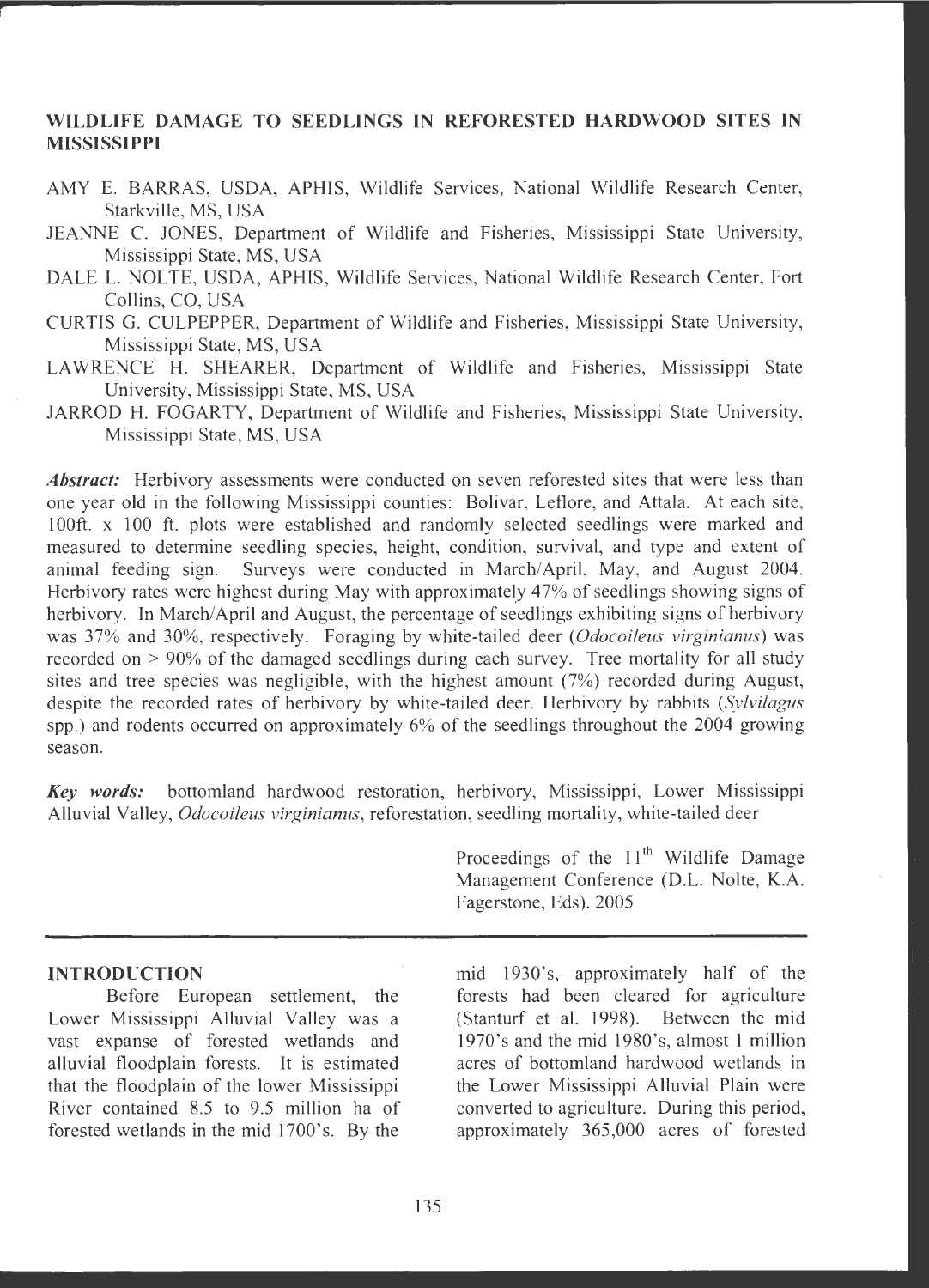wetlands in the state of Mississippi alone were lost (Hefner et al. 1994).

Reforestation of land within the Mississippi River Delta has increased due to the acquisition of land by federal and state agencies, and incentives provided to private landowners through federal cost-share programs such as the Conservation Reserve Program (CRP) and the Wetland Reserve Program (WRP). According to the Natural Resources Conservation Service (NRCS) (2003), Mississippi has the second largest enrollment of WRP acres in the United States. Reforestation of bottomland hardwood has been completed on approximately 68,000 acres in Mississippi since the WRP pilot program began in 1992. In addition to federal cost-share programs sponsored by NRCS, professionals of the Department of Energy, U.S. Fish and Wildlife Service, and private industry are currently working cooperatively on reforestation in the Lower Mississippi Alluvial Valley to reduce the rate of global warming through increased carbon sequestration. From 1968-1998, approximately 36,000 ha were planted in bottomland hardwood species by federal and state agencies in Mississippi (Schoenholtz et al. 2001).

Failures or decreased success of reforestation attempts can be attributed to drought, flooding, or predation by mammals and birds (Harmer 1994, Stanturf et al. 1998). In a survey conducted by King and Keeland (1999), 19 of 27 respondents stated that herbivory was a problem in restoration attempts. Some of the mammal species causing losses can include beaver ( *Castor canadensis*) (Krinard and Johnson 1981), white-tailed deer ( *Odocoileus virginianus* ), rabbits *(Sylvilagus* spp.), and cotton rats *(Sigmodon hispidus)* (Schweitzer and Stanturf 1999).

Our objectives were to assess and quantify wildlife damage to reforestation sites and attempt to determine which wildlife species were responsible for the losses.

## **STUDY AREAS AND METHODS**

Research was conducted in the following three counties in Mississippi: Attala, Bolivar, and Leflore. Counties were selected after contacting NRCS offices and identifying available sites less than one year of age. Two fields in Bolivar and Leflore counties and three fields in Attala county were then selected as study sites based on landowner permission. Two to five plots  $(100 \text{ ft} \times 100 \text{ ft})$ , depending on field size, were established in each field. Seedlings were then randomly selected and flagged in each plot.

A combined total of 25 plots and 708 seedlings were for used for sampling. Each site was surveyed three times throughout the growing season. Initial site visits were made to Leflore and Attala counties during the week of March 13-17, 2004. Due to severe weather, the initial site visit to Bolivar county was made on April 4, 2004. The other two sampling visits for all three sites were conducted from May 11-13, 2004 and August 7-9, 2004, respectively.

Site size (acres), site configuration, prescribed species and arrangement, date planted, tree spacing, and pre- and post planting vegetation management were recorded once for each site using site prescriptions provided by the NRCS agent in each county. Prescribed species for each site consisted of a variety of oak species *(Quercus* spp.) along with green ash *(Fraxinus pennsylvanica)* (Table 1). Dominant vegetation on each site was recorded as grasses or broadleaf during each sampling period. Approximate vegetation height and surface water (percent of total area) were visually estimated during each visit. Each change in cover type that bordered the planted sites was recorded once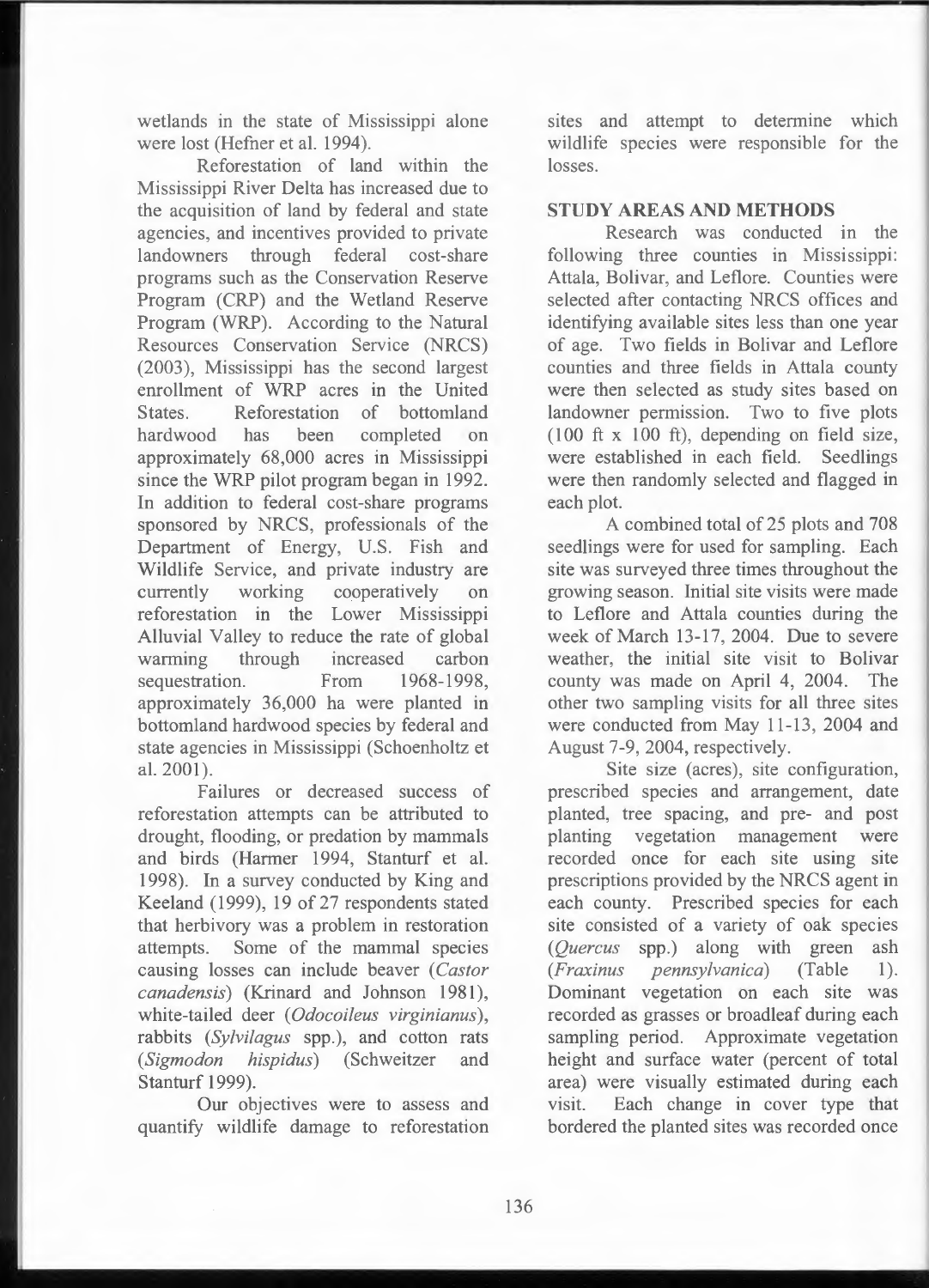for each site as adjacent habitat. The species of each sample tree was recorded after leaf out to ensure proper identification . All other sample tree measurements were taken individually during each sampling period. The height of sample trees was measured from ground level to the tallest living portion. Distance from the nearest edge was estimated for each tree. These distances were based on the distance from the nearest change in cover type. Bark, twig, and leaf conditions were measured for each sample tree. These conditions were measured as a percent of the corresponding factor (bark, twig, or leaf) damaged regardless of damage source. The presence or absence of mammalian herbivory was determined for each sample tree. The species responsible for damage was identified based on guidelines reported by Dolbeer et al (1994) in the Prevention and Control of Wildlife Damage Manual.

**Table 1. Hardwood species prescribed for reforestation in Attala, Bolivar, and Leflore county study sites in 2004.** 

| Species <sup>1</sup><br><b>Study Site</b> |                                                                                                           |  |  |
|-------------------------------------------|-----------------------------------------------------------------------------------------------------------|--|--|
| <b>Attala County</b>                      |                                                                                                           |  |  |
| $A1-1$                                    | white oak, southern red oak, water oak, cherrybark oak                                                    |  |  |
| $A2-1$                                    | water oak, cherrybark oak                                                                                 |  |  |
| $A2-2$                                    | white oak, southern red oak                                                                               |  |  |
| <b>Boliver County</b>                     |                                                                                                           |  |  |
| $B1-1$                                    | nuttall oak, water oak, willow oak, cherrybark oak,                                                       |  |  |
| $B2-1$                                    | sawtooth oak, green ash<br>nuttall oak, water oak, willow oak, cherrybark oak,<br>sawtooth oak, green ash |  |  |
| <b>Leflore County</b>                     |                                                                                                           |  |  |
| $L1-1$                                    | nuttall oak, water oak, willow oak, green ash                                                             |  |  |
| $L2-1$                                    | nuttall oak, water oak, willow oak, green ash                                                             |  |  |
| The contract of                           |                                                                                                           |  |  |

1 White oak *(Quercus alba),* Southern red oak *(Q.falcata),* Water oak (Q. *nigra),* Cherrybark oak (Q. *pagoda),*  Nuttall oak (Q. *nuttal/ii),* Willow oak *(Q. phellos),* Green ash *(Fraxinus pennsylvanica)* 

Pre-planting treatments were different for each of the study sites. Sites were disked, bush-hogged, or treated with herbicide before planting.

Contingency table analysis (Dowdy and Wearden 1991) was used to determine if herbivory rates were different among sample periods. For all samples, >90% of herbivory was attributed to white-tailed deer, so rabbit and small rodent herbivory was considered negligible and analyses to determine differences in herbivory rates among animal groups were not attempted. Data was grouped by percentage of tree seedlings with and without signs of herbivory.

A Wilcoxon rank sum test (Conover 1980) was used to test for a difference in tree seedling mortality between sample period 2 and 3. Sample data for period one was not used because tree seedlings were selected for monitoring on that occasion, and their status was recorded on subsequent sample periods. Percentage of dead trees was calculated for each study site providing a sample size of 7 for each sample period.

A Kruskal-Wallis test (Conover 1980) was used to determine differences among sites in tree seedling mortality. Percentage of dead trees for sample periods 2 and 3 was used as the response variable providing a sample size of 2 for each study site. All statistical tests were performed using STATISTIX 7.0 software, and significance level for all tests was  $\alpha = 0.05$ .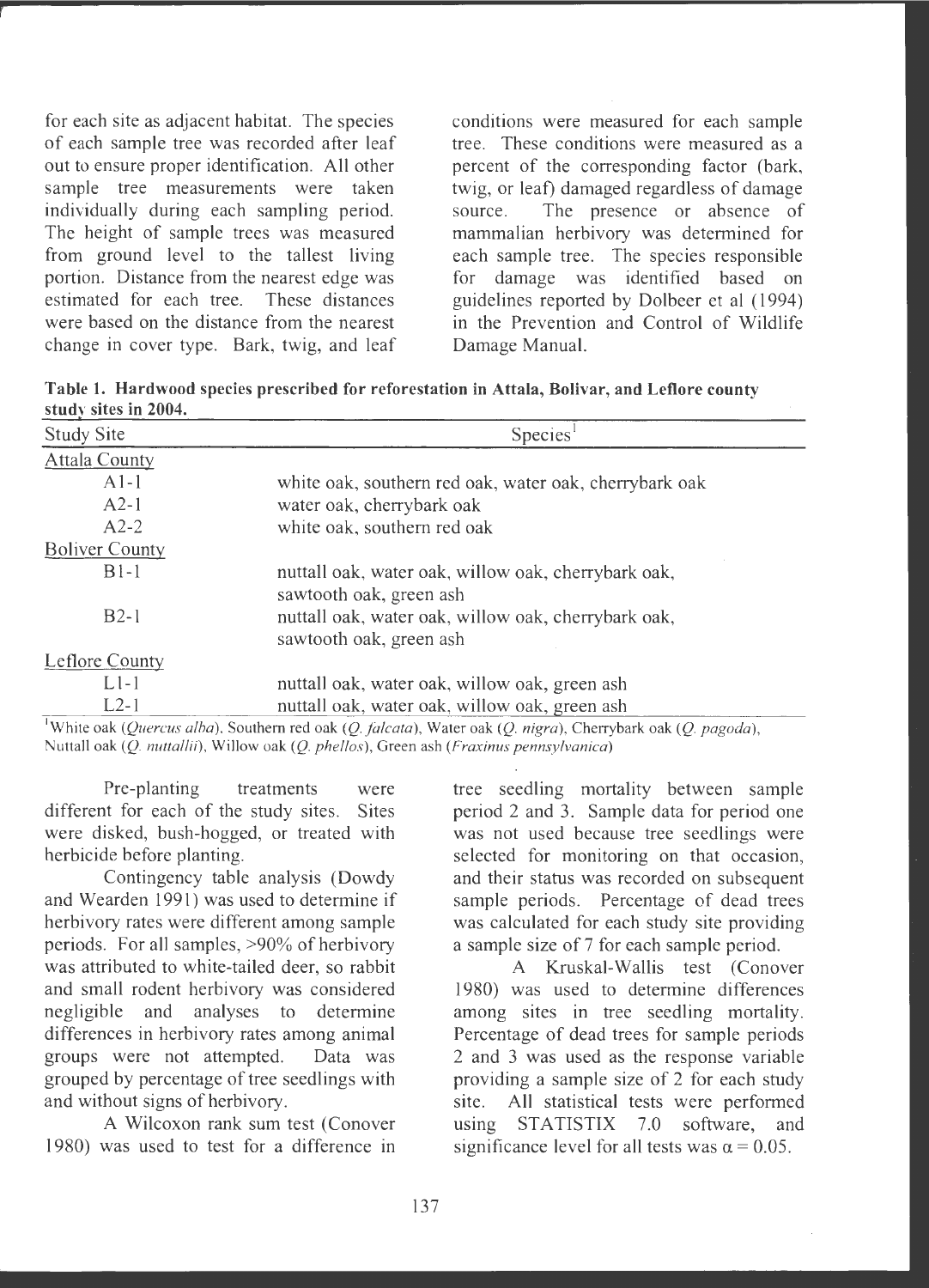Analyses were based on a sample size of 525 seedlings. By survey 3, 183 seedlings of the original 708 could not be located. The loss of these seedlings could not be attributed to any one factor. Possibilities include herbivory, mortality, human interference, loss of markers, and inability to locate markers due to thick vegetation. Vegetation height on the study sites during survey 2 ranged from  $10 - 48$ inches and by survey 3, from  $36 - 78$  inches. Because of these factors, the 183 "missing" seedlings were eliminated from the analyses.

### **RESULTS AND DISCUSSION**

A significant difference was found for herbivory rates among sample periods

 $(\gamma^2 = 6.97, \text{ p-value } = 0.031, \text{ df } = 2).$ Recorded herbivory rates were highest for survey 2 at  $47.4\%$  (Table 2). Herbivory rates for surveys I and 3 were 37.5% and 29.9% , respectively. Deer were responsible for over 90% of the recorded damage to seedlings during all three surveys (Table 3). Rabbit damage was highest (6.6%) during survey 1 and almost non-existent by survey  $3$  at  $\leq 1\%$ . Small rodent damage was only recorded during survey 3  $(7.0\%)$ . When combined over all study sites and surveys, herbivory by rabbits and small rodents occurred on approximately 6% of all seedlings.

**Table 2. Herbivory rates for seedlings showing signs of damage recorded during each survey in Bolivar, Leflore, and Attala county reforested sites in Mississippi in 2004.** 

| Survey | Number Damaged | Herbivory rate $(\% )$ |
|--------|----------------|------------------------|
|        |                |                        |
|        | 249            |                        |
|        |                |                        |

**Table 3. Herbivory rates for white-tailed deer, rabbits, and rodents recorded during each survey on seedlings in Bolivar, Leflore, and Attala county reforested sites in Mississippi.** 

| Survey | White-tailed deer | <b>Rabbits</b> | Rodents |
|--------|-------------------|----------------|---------|
|        | 93.4%             | $6.6\%$        | $0\%$   |
|        | $97.6\%$          | $2.4\%$        | $0\%$   |
|        | 92.4%             | $0.6\%$        | $7.0\%$ |

Overall, seedling mortality was negligible. There was no significant difference in tree mortality between survey periods 2 and 3 (Mann-Whitney  $U = 11.5$ , pvalue =  $0.0903$ , N = 7,7) or among study sites  $(K-W \text{ statistic} = 5.879, \text{ p-value} =$ 0.437). During survey 2, only 1.3% of the seedlings surveyed were recorded as dead and approximately 7.1% were recorded dead during survey 3 (Table 4).

|  | Table 4. Mortality rates for hardwood seedlings recorded during surveys 2 and 3 in Bolivar, |  |  |  |
|--|---------------------------------------------------------------------------------------------|--|--|--|
|  | Leflore, and Attala county reforested sites in Mississippi.                                 |  |  |  |

| Survev | Number of dead seedlings | Mortality rate $(\% )$ |
|--------|--------------------------|------------------------|
|        |                          |                        |
|        |                          |                        |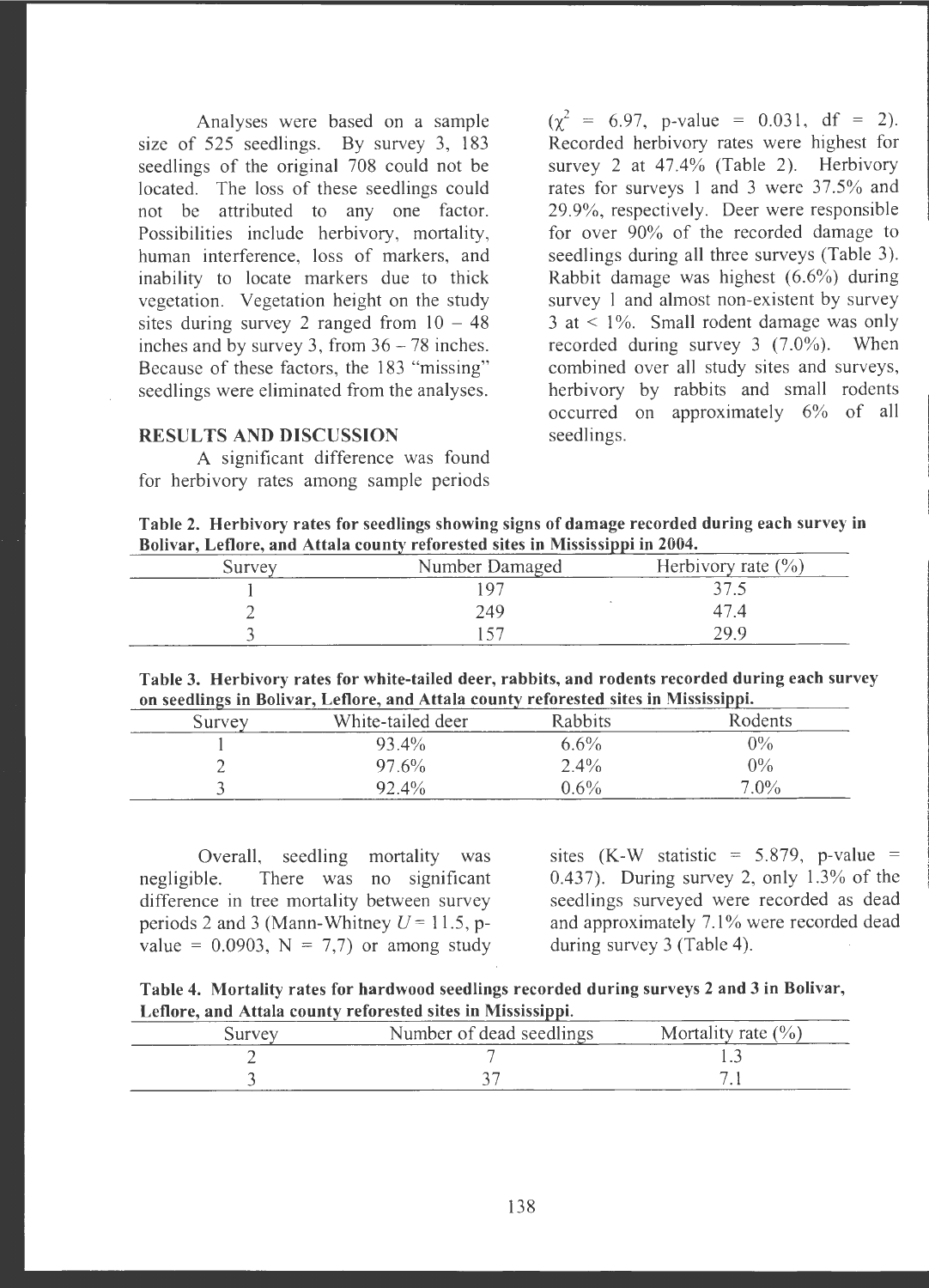Our results showed that mammalian herbivory contributed little to seedling mortality in the first few months after <sup>p</sup>lanting. As reported by Stange and Shea ( 1998), we also found browsing by whitetailed deer was significantly greater than that of smaller mammals such as rabbits, cotton rats, voles, and mice. Our low mortality rates may be due to the fact that seedlings often demonstrate high resiliency to deer browsing (Jacobs 1969, Lasher and Hill 1977, Cadenasso and Pickett 2000, Sweeney et al. 2002). Lasher and Hill (1977) found that deer browsing on Nuttall, cherrybark, and water oak seedlings in Alabama did not increase mortality, even with cumulative browse damage reaching 123.5 percent. Cadenasso and Pickett (2000) noted that seedlings browsed by deer were more likely to resprout than those clipped by voles. However, heavy browsing pressure by deer can result in reduced height growth and a more bushy appearance in seedlings (Crouch and Paulson 1968, Lasher and **Hill** 1977, Metzger 1977, Canham et al. 1994, Stange and Shea 1998, Sweeney et al. 2002). Canham et al. (1994) also suggested that, compared with winter browsing, browsing during late spring and early summer caused a significant decrease in seedling growth and survival rates.

Our herbivory rates were highest during May, which we attribute to the attraction that deer would have to new growth on the seedlings. The lowest herbivory rates were recorded in August. By this time, there should have been plenty of other browse available to the deer and many of the seedlings were concealed by thick vegetation ranging in height from 36- 78 inches.

Small mammal herbivory was minimal throughout the survey period. Rabbit herbivory was highest during the March/April survey period, but was almost non-existent by August. Seedlings on all of

our study sites were planted during February or early March when there was little or no green vegetation. Study sites were also either mowed, disked or treated with herbicide before planting. During winter months, rabbits will often damage seedlings when preferred foods are scarce. Throughout the survey period there was no vegetation control on any of the study sites, therefore, rabbits were provided an abundance of preferred foods once spring arrived. No rodent (vole and cottonrat) herbivory was recorded until the August survey period. Rodent populations were likely minimal in the study sites until the vegetation had become established. Ostfeld et al. ( 1997) found that higher seedling predation by meadow voles *(Microtus pennsylvanicus)* occurred in sites with a high percent cover of herbaceous plants.

In conclusion, herbivory appeared to have only a minimal effect on hardwood seedling survival during the first 6 months after planting. However, continued herbivory in these hardwood restoration sites may alter community structure and composition (Jones et al. 1997).

# **LITERATURE CITED**

- CADENASSO, M.L., AND S.T.A. PICKETT. 2000. Linking forest edge structure to edge function: Mediation of herbivore damage. Journal of Ecology 88:31-44.
- CANHAM, C.D., J.B. MCANINCH, AND **D.W.**  WOOD. 1994. Effects of the frequency, timing, and intensity of simulated browsing on growth and mortality of tree seedlings. Canadian Journal of Forest Resources 24:817-825.
- CONOVER, W.J. 1980. Practical Nonparametric Statistics, Second edition. John Wiley and Sons, New York, NY, USA.
- CROUCH, G.L., AND **N.R.** PAULSON. 1968. Effects of protection from deer on survival and growth of Douglas-fir seedlings. Note 94. Pacific Northwest Forest Range Experiment Station